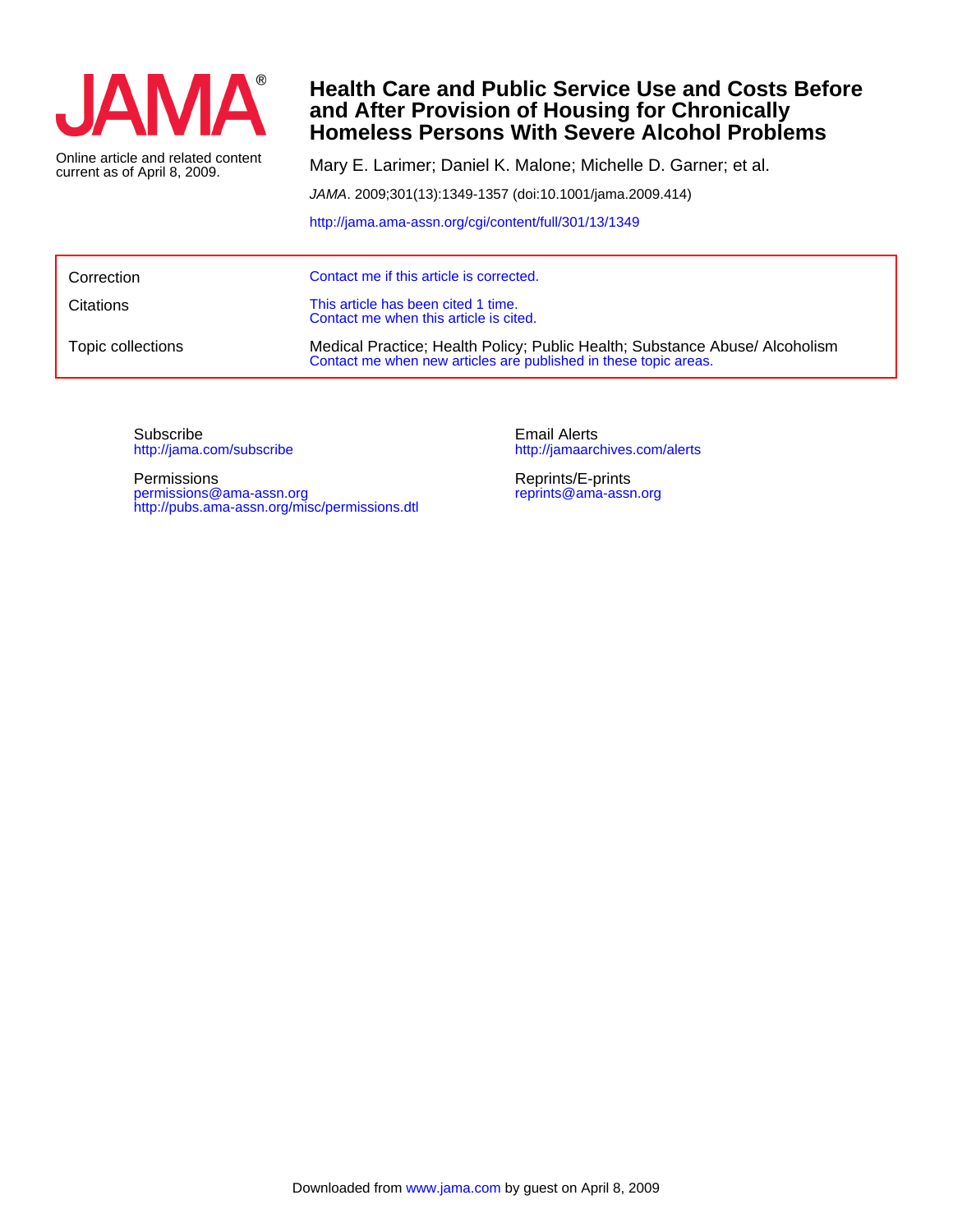# **Health Care and Public Service Use and Costs Before and After Provision of Housing for Chronically Homeless Persons With Severe Alcohol Problems**

| Mary E. Larimer, PhD         |
|------------------------------|
| Daniel K. Malone, MPH        |
| Michelle D. Garner, MSW, PhD |
| David C. Atkins, PhD         |
| Bonnie Burlingham, MPH       |
| Heather S. Lonczak, PhD      |
| Kenneth Tanzer, BA           |
| Joshua Ginzler, PhD          |
| Seema L. Clifasefi, PhD      |
| William G. Hobson, MA        |
| G. Alan Marlatt, PhD         |

ONCERNS ABOUT HIGH PUBLIC system costs incurred by chronically homeless individuals have inspired nation-<br>wide efforts to eliminate chronic homesystem costs incurred by chronically homeless individuals have inspired nationlessness.1,2 Homeless people have high barriers to health care access generally but use acute care services at high rates.<sup>3-5</sup> Mortality rates among homeless adults are 3 or more times that of the general population. $6,7$ 

Chronically homeless people with severe alcohol problems, sometimes referred to as chronic public inebriates, are highly visible on the streets and are costly to the public through high use of publicly funded health and criminal justice systems resources.<sup>8-12</sup> Typical interventions such as shelters, abstinence-based housing, and treatment programs fail to reverse these patterns for this population.10,13 Health conditions and mortality rates within this population are similar to those found

**Context** Chronically homeless individuals with severe alcohol problems often have multiple medical and psychiatric problems and use costly health and criminal justice services at high rates.

**Objective** To evaluate association of a "Housing First" intervention for chronically homeless individuals with severe alcohol problems with health care use and costs.

**Design, Setting, and Participants** Quasi-experimental design comparing 95 housed participants (with drinking permitted) with 39 wait-list control participants enrolled between November 2005 and March 2007 in Seattle, Washington.

**Main Outcome Measures** Use and cost of services (jail bookings, days incarcerated, shelter and sobering center use, hospital-based medical services, publicly funded alcohol and drug detoxification and treatment, emergency medical services, and Medicaid-funded services) for Housing First participants relative to wait-list controls.

**Results** Housing First participants had total costs of \$8 175 922 in the year prior to the study, or median costs of \$4066 per person per month (interquartile range [IQR], \$2067-\$8264). Median monthly costs decreased to \$1492 (IQR, \$337- \$5709) and \$958 (IQR, \$98-\$3200) after 6 and 12 months in housing, respectively. Poisson generalized estimating equation regressions using propensity score adjustments showed total cost rate reduction of 53% for housed participants relative to wait-list controls (rate ratio, 0.47; 95% confidence interval, 0.25-0.88) over the first 6 months. Total cost offsets for Housing First participants relative to controls averaged \$2449 per person per month after accounting for housing program costs.

**Conclusions** In this population of chronically homeless individuals with high service use and costs, a Housing First program was associated with a relative decrease in costs after 6 months. These benefits increased to the extent that participants were retained in housing longer.

*JAMA. 2009;301(13):1349-1357* www.jama.com

in developing countries.<sup>14,15</sup> Average age at death is estimated to be 42 to 52 years, with 30% to 70% of deaths related to alcohol.<sup>7,16,17</sup>

The provision of housing reduces hospital visits, admissions, and duration of hospital stays among homeless individuals, $5,18,19$  and overall public system spending is reduced by nearly as much as is spent on housing.19 One type

**Author Affiliations:** Department of Psychiatry and Behavioral Sciences (Drs Larimer and Atkins), Addictive Behaviors Research Center (Ms Burlingham and Drs Clifasefi and Marlatt), and Alcohol and Drug Abuse Institute (Drs Lonczak and Ginzler), University of Washington, Seattle; Social Work Program, University of Washington, Tacoma (Dr Garner); and Downtown Emergency Service Center, Seattle, Washington (Messrs Malone, Tanzer, and Hobson).

**Corresponding Author:** Mary E. Larimer, PhD, University of Washington, Seattle, 1100 NE 45th St, Ste 300, Box 354944, Seattle, WA 98195 (larimer@u .washington.edu).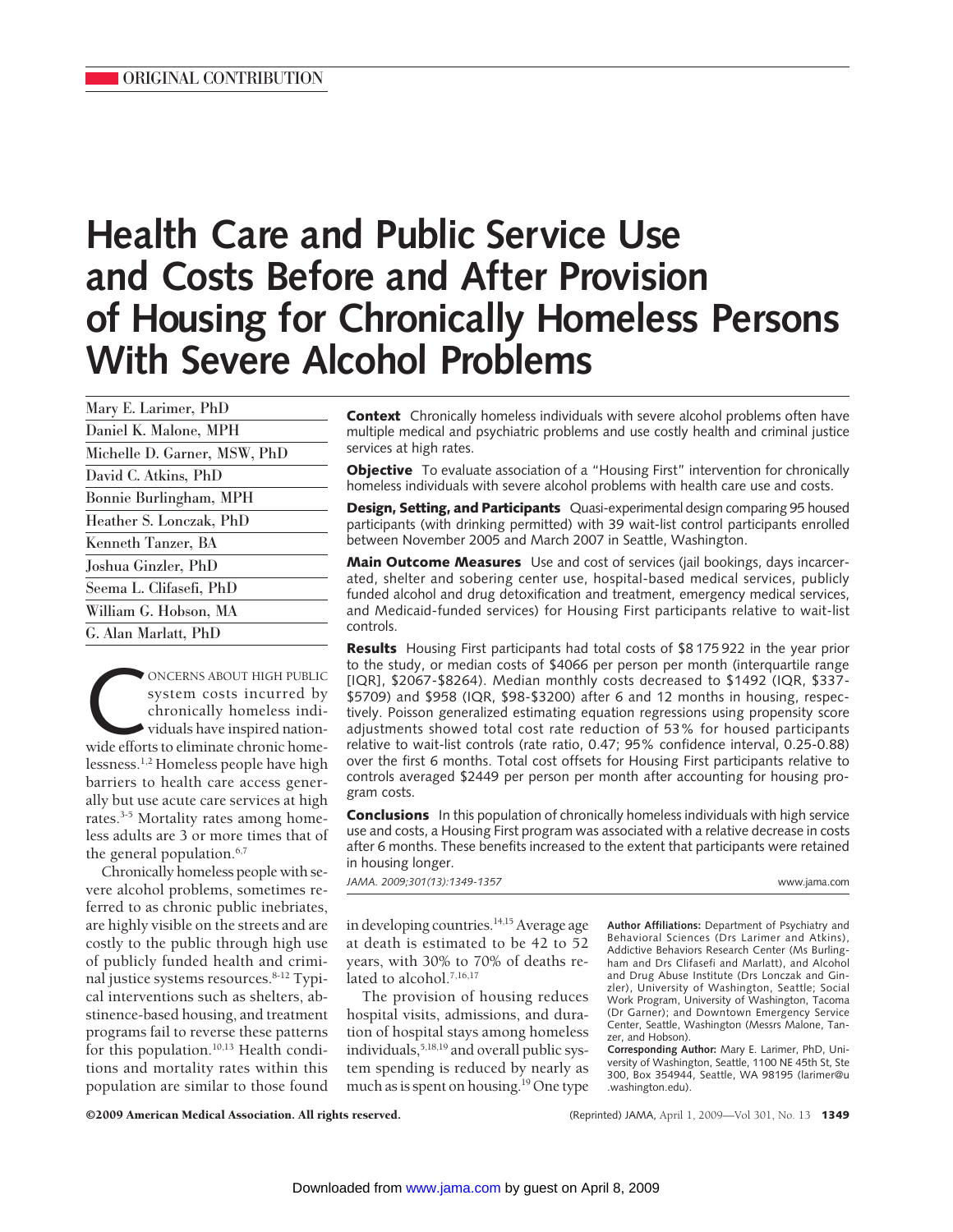of supportive housing, called Housing First, removes the requirements for sobriety, treatment attendance, and other barriers to housing entrance.<sup>20</sup> Thus far, Housing First (HF) approaches have primarily targeted homeless people with serious mental illnesses and cooccurring substance use disorders.<sup>20,21</sup>

An HF program in Seattle—known as 1811 Eastlake—targets homeless adults with severe alcohol problems who use local crisis services at the highest levels. The project has been controversial because residents are allowed to drink in their rooms. The current study evaluated outcomes of the project on public use and costs for housed participants compared with wait-list controls and secondarily evaluated changes in reported alcohol use for housed participants and the effects of housing duration on service use.

## **METHODS Participants and Recruitment Procedures**

Participants were drawn from a rankordered list of chronically homeless individuals who incurred the highest total costs in 2004 for use of alcohol-



Individuals were drawn from a list provided by secondary data sources and offered housing on a "first found, first assigned" basis. After 166 participants were located and enrolled in housing or placed on a wait-list, outreach employees discontinued searching for the remaining homeless individuals. DESC indicates Downtown Emergency Service Center; ABRC, Addictive Behaviors Research Center (University of Washington).

related hospital emergency services, the sobering center, and King County jail. Community providers familiar with the population also recommended additional eligible individuals. Because it was considered unethical not to offer housing when available, random assignment to condition was not used. Rather, housing program staff offered housing to each person found from the list on a "first found, first assigned" basis. Once the housing was filled, additional participants were added to a wait-list. Verbal consent for research recruitment was gathered at initial contact, and written consent was obtained at the baseline interview. Eightyone individuals were offered immediate housing and 14 individuals from the wait-list were housed prior to their 3-month assessment (mean, 44 days). These 95 participants were considered the treated group and compared with wait-list participants  $(n=39)$ . Recruitment occurred between November 2005 and March 2007 (**FIGURE 1**). Because intervention participants were recruited first, data on wait-list controls were only available to 6 months whereas 12-month data were available for housed participants.

## **Procedure**

Residents at 1811 Eastlake have no treatment requirements, but on-site case managers work to engage residents about substance use and life goals. Meals and on-site health care services are also offered. Per-person costs for the housing and services average \$1120 per month.

Participants received \$5 for attending the study introduction and \$20 for each interview. Participants were interviewed at baseline and at 3, 6, 9, and 12 months after enrollment. Institutional review board approval was obtained from the University of Washington and King County Mental Health Chemical Abuse and Dependency Services Division (MHCADSD).

#### **Use Measures**

We collected administrative data from the MHCADSD, Washington Depart-

**1350** JAMA, April 1, 2009—Vol 301, No. 13 (Reprinted) ©2009 American Medical Association. All rights reserved.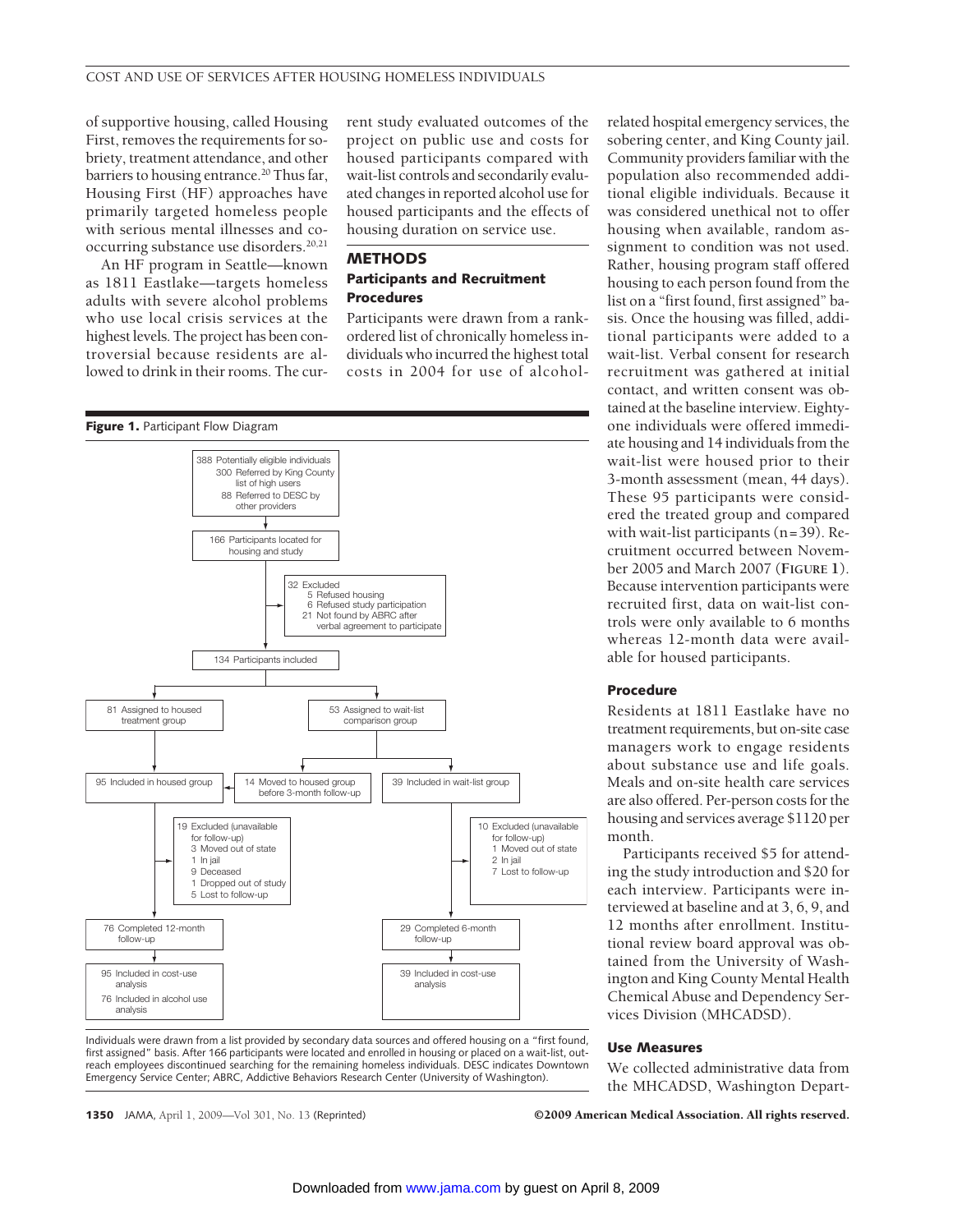**Sobering** center

ment of Social and Health Services, Harborview Medical Center (HMC), King County Correctional Facility, Public Health–Seattle & King County, and Downtown Emergency Service Center. With participants' written consent, specific itemized data were obtained, including days in jail and number of jail bookings; sobering center visits; HMC emergency department, inpatient, and outpatient contacts (date of service, length of stay for inpatient services, and billing amounts); emergency medical services (EMS) calls and transports; use of the Downtown Emergency Service Center shelter; and publicly funded medical detoxification and inpatient drug/alcohol treatment.

We also obtained claims submitted to Medicaid, which were examined for duplication with claims from other medical agencies. Only nonduplicated charges are reported. Medicaid and HMC data were actual billing amounts. Some services maintained data based on type and number of contacts or visits and not based on cost. In these cases, an estimate of the value of those services was provided by the reporting agencies (**TABLE 1**). The housing cost for individuals in the program was calculated by dividing the sum of all on-site operating (eg, maintenance, utilities, insurance, etc) and services costs by the capacity of the project (75 people housed at 1 time).

#### **Self-report Measures**

Self-reported demographic data included age, race/ethnicity, educational level, and marital status. Descriptive information included lifetime episodes of alcohol treatment from the Addiction Severity Index<sup>22</sup> as well as a detailed history of homelessness. A selfreport medical health history form assessed chronic and acute illnesses. These data were used to describe the sample and assess comparability of housed with wait-list participants.

Alcohol use (lifetime use and frequency of drinking to intoxication) was assessed using items from the Current Substance Use Assessment of the Addiction Severity Index.<sup>22</sup> A modified version of the form 90-R (based on the Timeline Follow-back $23$ ) was used to calculate total number of standard drinks per day in the past 30 days.

### **Statistical Analysis**

The present study is quasi-experimen $tal<sup>24</sup>$  or observational<sup>25</sup> because it lacks random assignment, which can lead to imbalances between treatment groups. We used propensity scores to balance treatment groups on important covariates and strengthen causal inferences.

The primary outcomes are costs or contacts with public services per month, based on use indicators described here. A Poisson generalized estimating equation  $(GEE)^{26}$  approach with a natural logarithm link function was the primary analytic method, and an offset term of the natural logarithm of months was included to control for varying exposure rates in some analyses. The GEE Poisson model provided a good fit to the marginal distribution of costs and thus was also used for cost data, rounded to the nearest dollar. The Poisson model can be shown to be a multiplicative model, so the exponentiated coefficients (ie,  $e^B$ ) can be interpreted as relative rates (RRs) or percentage increases or decreases associated with the covariate. An RR of 1 would indicate no association; 95% confidence intervals (CIs) for RRs that include 1 indicate lack of statistical significance at  $P < 0.05$ .

There were no known missing data for use and costs. If a service was used, it was included in the archival data provided to researchers. All participants provided consent to access records throughout the study. Use of services outside the catchment area is unknown; however, there is no evidence that individuals in either condition ceased using all services during the follow-up period (which would suggest they had moved outside the catchment area).

In addition to descriptive analyses of use and cost data for HF and control participants, the primary analyses focused on HF vs control differences at 6 months. Secondary analyses focused

proach to treatment imbalance that is appropriate for observational data.25 A logistic regression model was constructed with treatment condition as the outcome and prior 3 years of all outcomes as predictors, along with demographic variables, alcohol and drug use, and mental health problems. Predicted probabilities of being in the intervention group (propensity scores) were estimated for each individual, which provide a summary of the covariate imbalance across groups. The distributions of propensity scores across the 2 groups were notably different, with some regions of nonoverlap in the tails. We considered the issue of nonoverlap, regression to the mean, and participant death in sensitivity analyses for our primary analyses.

on length of time in housing as a predictor of outcomes for all participants in 1811 Eastlake at some point in the study and changes in alcohol use for

EMS 776.00 Advanced Life

EMS 601.00 Transport to

Shelter 23.71 Bed night Abbreviation: EMS, emergency medical services.

**Table 1**. Average Unit Costs for Services That Did Not Track Costs by Individual Use **Service Cost, \$ Per Unit**

Detoxification 148.59 Day<br>Jail 197.23 Boo Jail 197.23 Booking

Jail 103.17<br>EMS 714.00

142.50 Day

Day<br>Basic Life **Support** response

> **Support** response

hospital

For between-group analyses, we used propensity scores to balance treatment groups on important covariates.25,27 Characteristics that are imbalanced across treatment conditions are often entered as covariates, and propensity scores provide a unified ap-

treated participants.

Death can strongly impact cost data in opposing directions, dependent on when the participant dies. $28$  A participant who dies shortly after study entry may use few resources, whereas one who is sick for a longer period and then dies during the study may have very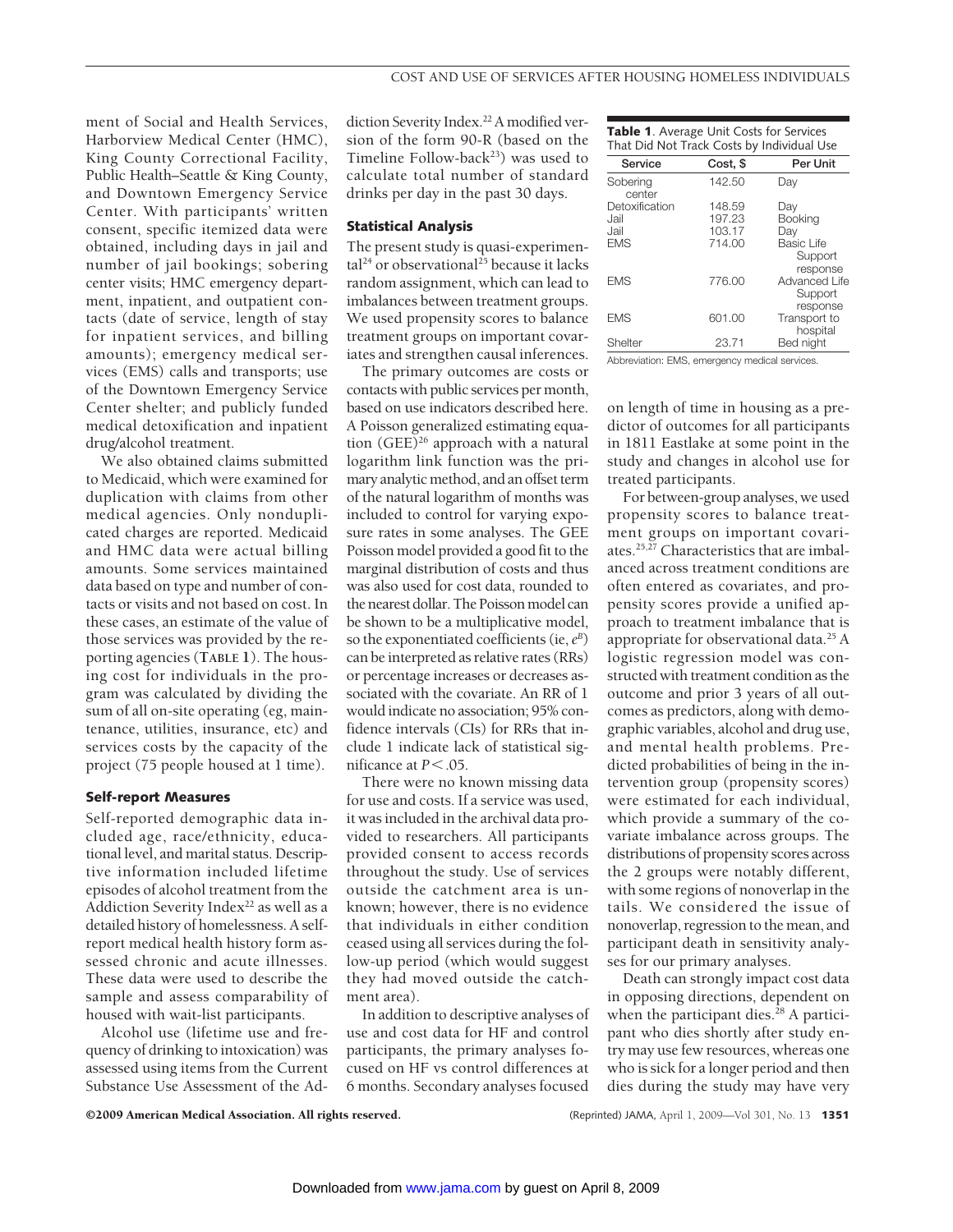**Table 2.** Baseline Descriptive Statistics for the Full Sample and by Treatment Group<sup>a</sup>

high cost data. The key issue is whether participant deaths bias observed results, particularly change over time for the treated group. Poisson GEE regressions were run using participant death as a covariate.

Power analyses showed that power of 0.80 could be achieved to detect a standardized mean difference of 0.30 with 60 housed participants and 40 wait-list control participants. Analyses were conducted using R version 2.7.0 (R Foundation for Statistical Computing, Vienna, Austria). All reported *P* values are 2-tailed; significance was set at  $P < .05$ .

## **RESULTS Descriptive Statistics**

**TABLE 2** presents baseline sample demographics. Participants were predominantly male (94%) with a mean age of 48 years. The sample was ethnically diverse, with 39% identifying as white and 28% as American

| <b>Table 2.</b> Baseme Descriptive Statistics for the Full Sample and by Treatment Group                                                            | <b>Full Sample</b><br>$(n = 134)$ | <b>Treatment Group</b><br>$(n = 95)$ | <b>Control Group</b><br>$(n = 39)$ | P Value for Tests<br>of Between-Group<br>Differences <sup>b</sup> |
|-----------------------------------------------------------------------------------------------------------------------------------------------------|-----------------------------------|--------------------------------------|------------------------------------|-------------------------------------------------------------------|
| Male, No. (%)                                                                                                                                       | 126 (94)                          | 89 (94)                              | 37 (95)                            | .79 <sup>C</sup>                                                  |
| Age, mean (SD), y                                                                                                                                   | 48 (10)                           | 48 (9)                               | 48 (11)                            | .68 <sup>d</sup>                                                  |
| Ethnicity, No. (%)<br>White                                                                                                                         | 52 (39)                           | 38 (40)                              | 14 (36)                            |                                                                   |
| American Indian/Alaska Native                                                                                                                       | 38 (28)                           | 26 (27)                              | 12 (31)                            |                                                                   |
| African American                                                                                                                                    | 13(10)                            | 7(7)                                 | 6(15)                              |                                                                   |
| Hispanic or Latino American                                                                                                                         | 8(6)                              | 7(7)                                 | 1(3)                               | .65 <sup>c</sup>                                                  |
| Native Hawaiian or other Pacific Islander                                                                                                           | 3(2)                              | 3(3)                                 | 0                                  |                                                                   |
| Asian American                                                                                                                                      | 1(1)                              | 1(1)                                 | $\circ$                            |                                                                   |
| More than 1 ethnic group                                                                                                                            | 14 (10)                           | 10(11)                               | 4(10)                              |                                                                   |
| Other                                                                                                                                               | 5(4)                              | 3(3)                                 | 2(5)                               |                                                                   |
| Marital status, No. (%)<br>Legally married or considered oneself married                                                                            | 5(4)                              | 3(3)                                 | 2(5)                               |                                                                   |
| Widowed                                                                                                                                             | 6(5)                              | 4(4)                                 | 2(5)                               | .94 <sup>c</sup>                                                  |
| Divorced or separated                                                                                                                               | 55 (41)                           | 39 (41)                              | 16(41)                             |                                                                   |
| Never married                                                                                                                                       | 68 (51)                           | 49 (52)                              | 19 (49)                            |                                                                   |
| Educational status, No. (%)<br>Less than high school graduate or GED                                                                                | 44 (33)                           | 35 (37)                              | 9(23)                              |                                                                   |
| Completed GED                                                                                                                                       | 15(11)                            | 9(10)                                | 6(15)                              |                                                                   |
| High school graduate                                                                                                                                | 25(19)                            | 19 (20)                              | 6(15)                              |                                                                   |
| Some vocational school                                                                                                                              | 11(8)                             | 8(8)                                 | 3(8)                               | .24 <sup>c</sup>                                                  |
| Some college                                                                                                                                        | 31(23)                            | 17 (18)                              | 14 (36)                            |                                                                   |
| College graduate                                                                                                                                    | 6(5)                              | 5(5)                                 | 1(3)                               |                                                                   |
| Some graduate school or advanced degree                                                                                                             | 2(2)                              | 2(2)                                 | 0                                  |                                                                   |
| Serious medical problems in lifetime, No. (%)<br>Hepatitis                                                                                          | 54 (40)                           | 38 (40)                              | 16(41)                             | .97 <sup>c</sup>                                                  |
| Tuberculosis                                                                                                                                        | 24 (18)                           | 19 (20)                              | 5(13)                              | .32 <sup>c</sup>                                                  |
| Emphysema                                                                                                                                           | 10(8)                             | 8(8)                                 | 2(5)                               | .55 <sup>c</sup>                                                  |
| <b>Diabetes</b>                                                                                                                                     | 10(8)                             | 7(7)                                 | 3(8)                               | .88 <sup>c</sup>                                                  |
| Age first became homeless, mean (SD), y                                                                                                             | 31(12)                            | 30 (12)                              | 32 (12)                            | .39 <sup>d</sup>                                                  |
| Stable housing periods since first became homeless,<br>mean (SD), No.                                                                               | 2(3)                              | 3(.32)                               | 2(2)                               | .78 <sup>d</sup>                                                  |
| Most common places to spend the night over past 3 y, No. $(\%)^e$<br>On the street, under a bridge or freeway, in an abandoned<br>car, or in a park | 112 (84)                          | 78 (82)                              | 34 (87)                            | .55 <sup>c</sup>                                                  |
| Sobering center                                                                                                                                     | 112 (84)                          | 77 (81)                              | 35 (90)                            | .26 <sup>c</sup>                                                  |
| Hospital                                                                                                                                            | 100 (75)                          | 72 (76)                              | 28 (72)                            | .56 <sup>c</sup>                                                  |
| Shelter                                                                                                                                             | 87 (65)                           | 63 (66)                              | 24 (62)                            | .55 <sup>c</sup>                                                  |
| Motel or hotel                                                                                                                                      | 86 (64)                           | 62 (65)                              | 24 (62)                            | .15 <sup>c</sup>                                                  |
| Times treated for alcohol abuse in lifetime, mean (SD), No.                                                                                         | 16 (55)                           | 17 (59)                              | 14 (43)                            | .75 <sup>d</sup>                                                  |

Abbreviation: GED, general equivalency diploma.<br><sup>a</sup> Percentages may not sum to 100 because of rounding.

b Differences by treatment group (treatment vs control) were examined. There were no significant differences between the 2 groups at baseline.

 $\alpha_t^2$  Test.<br>d<sub>t</sub> Test.

<sup>e</sup> All prior to living at 1811 Eastlake.

**1352** JAMA, April 1, 2009—Vol 301, No. 13 (Reprinted) ©2009 American Medical Association. All rights reserved.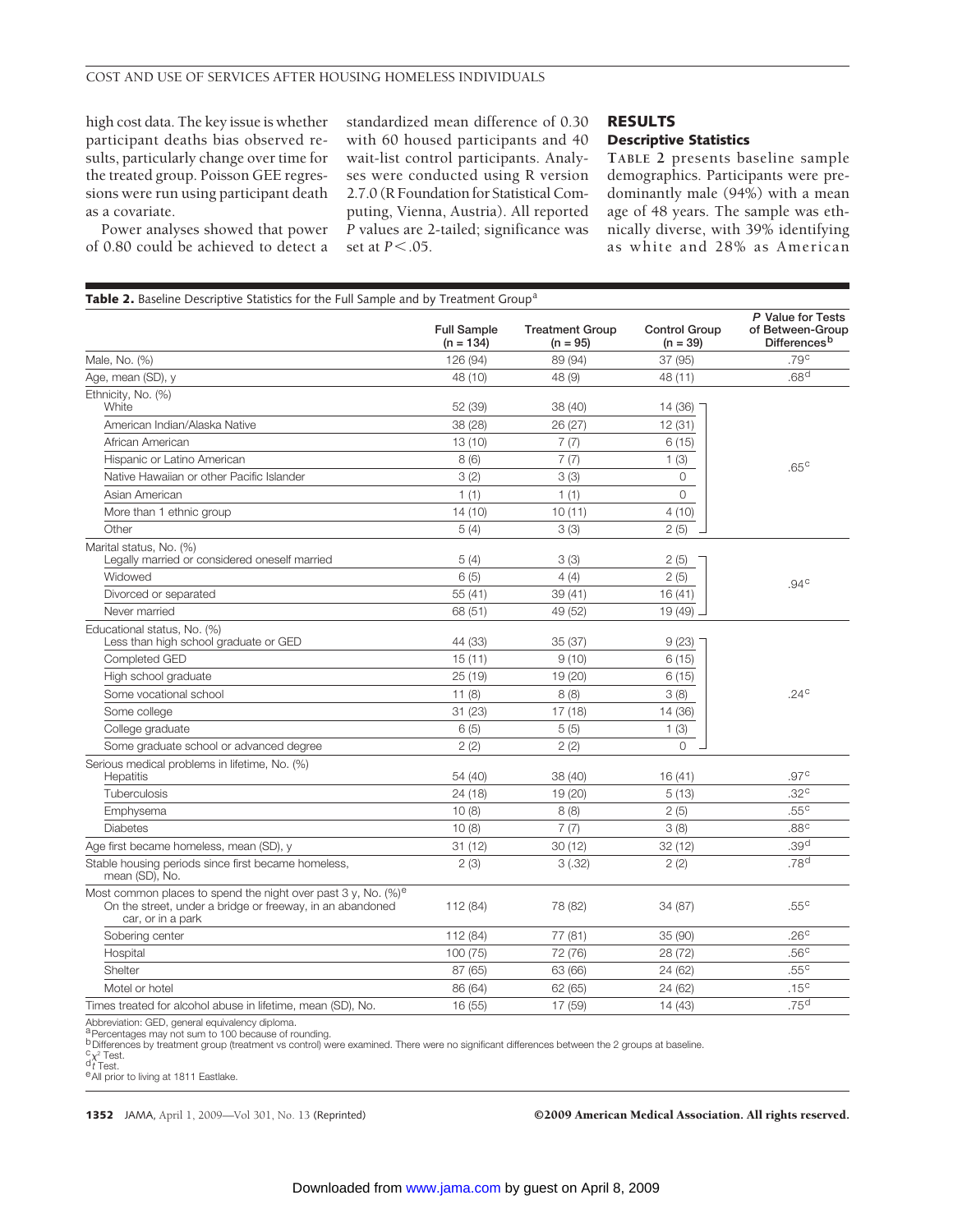|                                            | Median (Interguartile Range) |                  |                             |                   |                                     |  |  |  |
|--------------------------------------------|------------------------------|------------------|-----------------------------|-------------------|-------------------------------------|--|--|--|
|                                            | 1 Year Prior to Housing      |                  | 6 Months After Intervention |                   | 12 Months<br>After<br>Intervention. |  |  |  |
|                                            | Housed                       | <b>Wait-List</b> | Housed                      | <b>Wait-List</b>  | Housed <sup>a</sup>                 |  |  |  |
| Contacts/incidents, No.<br>Jail days       | $0.5(0.2-2.5)$               | $0.6(0.3-2.3)$   | $0.0(0.0-1.8)$              | $0.4(0.0-1.5)$    | $0.0(0.0-0.3)$                      |  |  |  |
| Jail bookings                              | $0.2(0.1-0.3)$               | $0.2(0.1-0.4)$   | $0.0(0.0-0.3)$              | $0.2(0.0-0.3)$    | $0.0(0.0-0.2)$                      |  |  |  |
| Shelter nights                             | $0.5(0.1-3.5)$               | $0.4(0.1 - 1.2)$ | $0.0 (0.0 - 0.0)$           | $0.1 (0.0 - 0.4)$ | $0.0(0.0-0.0)$                      |  |  |  |
| HMC <sup>b</sup>                           | $0.9(0.3-1.8)$               | $0.7(0.4-1.3)$   | $0.7(0.2-1.3)$              | $0.3(0.0-1.2)$    | $0.3(0.0-1.2)$                      |  |  |  |
| <b>EMS</b>                                 | $0.4(0.2 - 1.4)$             | $0.4(0.2-1.0)$   | $0.5(0.0-1.3)$              | $0.3(0.0-0.9)$    | $0.2(0.0-0.5)$                      |  |  |  |
| Detoxification center <sup>b</sup>         | $0.0(0.0-0.1)$               | $0.1(0.0-0.2)$   | $0.0(0.0-0.2)$              | $0.0(0.0-0.3)$    | $0.0(0.0-0.2)$                      |  |  |  |
| Sobering center                            | $6.1(1.4-11.7)$              | $4.0(2.1-6.8)$   | $0.0(0.0-0.2)$              | $2.1(0.2 - 5.5)$  | $0.0(0.0-0.2)$                      |  |  |  |
| Costs/charges, \$<br>Medicaid <sup>b</sup> | 612 (31-4493)                | 345 (0-3173)     | 204 (0-2356)                | 107 (0-1965)      | 122 (0-1625)                        |  |  |  |
| <b>HMC</b>                                 | 139 (0-855)                  | 743 (0-1616)     | $0(0-271)$                  | $0(0-921)$        | $0(0-117)$                          |  |  |  |
| <b>EMS</b>                                 | 505 (157-1676)               | 553 (124-1253)   | 512 (0-1462)                | 438 (0-1116)      | 219 (0-460)                         |  |  |  |
| Total cost, \$ <sup>b</sup>                | 4066 (2067-8264)             | 3318 (1641-5029) | 1492 (337-5709)             | 1932 (542-6217)   | 958 (98-3200)                       |  |  |  |

## **Table 3.** Medians and Interquartile Ranges for All Use Data on a per-Person per-Month Basis

Abbreviations: EMS, emergency medical services; HMC, Harborview Medical Center.<br><sup>a</sup> Because intervention participants were recruited first, data for wait-list controls were only available to 6 months.

b Significantly different at baseline for the 2 groups.

Indian/Alaska Native. As noted in Table 2, participants reported high rates of acute and chronic medical illness, a mean of 16 alcohol treatment episodes, and minimal periods of stable housing during nearly 2 decades of homelessness.

**TABLE 3** contains medians and interquartile ranges for all primary outcomes, in units per month, for the year prior to intervention, up to 6 months after intervention, and 7 to 12 months after intervention. In the year prior to the study, housed participants accrued a median \$4066 per month per individual of use costs. Thus, in the year prior to intervention, \$8 175 922 in costs were accrued by the 95 individuals who received housing. Individual median costs per month drop notably after 6 months (\$1492) and again at 12 months (\$958), and total costs for the housed group for the year after enrollment in housing were \$4 094 291. Wait-list control participants accrued median costs of \$3318 per month per individual in the year prior to the study, dropping to \$1932 at 6 months. A similar pattern held up across most outcomes, with the exception of EMS services, which showed a slight increase at 6 months for HF participants before dropping at 12 months.





Treatment differences were based on Poisson generalized estimating equation regression including propensity score adjustments. HMC indicates Harborview Medical Center; EMS, emergency medical services.

### **Comparison of HF and Control Participants at 6 Months**

Poisson GEE regressions with propensity score adjustments were used for all outcomes, comparing treated vs control participants at 6 months. There were no significant differences between HF and control participants prior to the intervention, controlling for propensity scores.**FIGURE 2** presents rate ratios with 95% CIs for the time  $\times$  treatment interaction, whichis a direct test of treatment differences at 6 months. There is a significant difference between HF and control groups in total costs, with HF

participants accruing approximately 53% less costs compared with controls over the first 6 months of the study (RR, 0.47; 95% CI, 0.25-0.88).

Cost offsets were calculated using a difference-in-differences approach. Mean per-month total costs were estimated for 1 year prior to intervention and for 6 months of intervention, for housed and control groups separately. Housed participants had \$3569 less cost per month during the housed period relative to control participants. Housing costs were \$1120 per person per month, yielding a total mean cost off-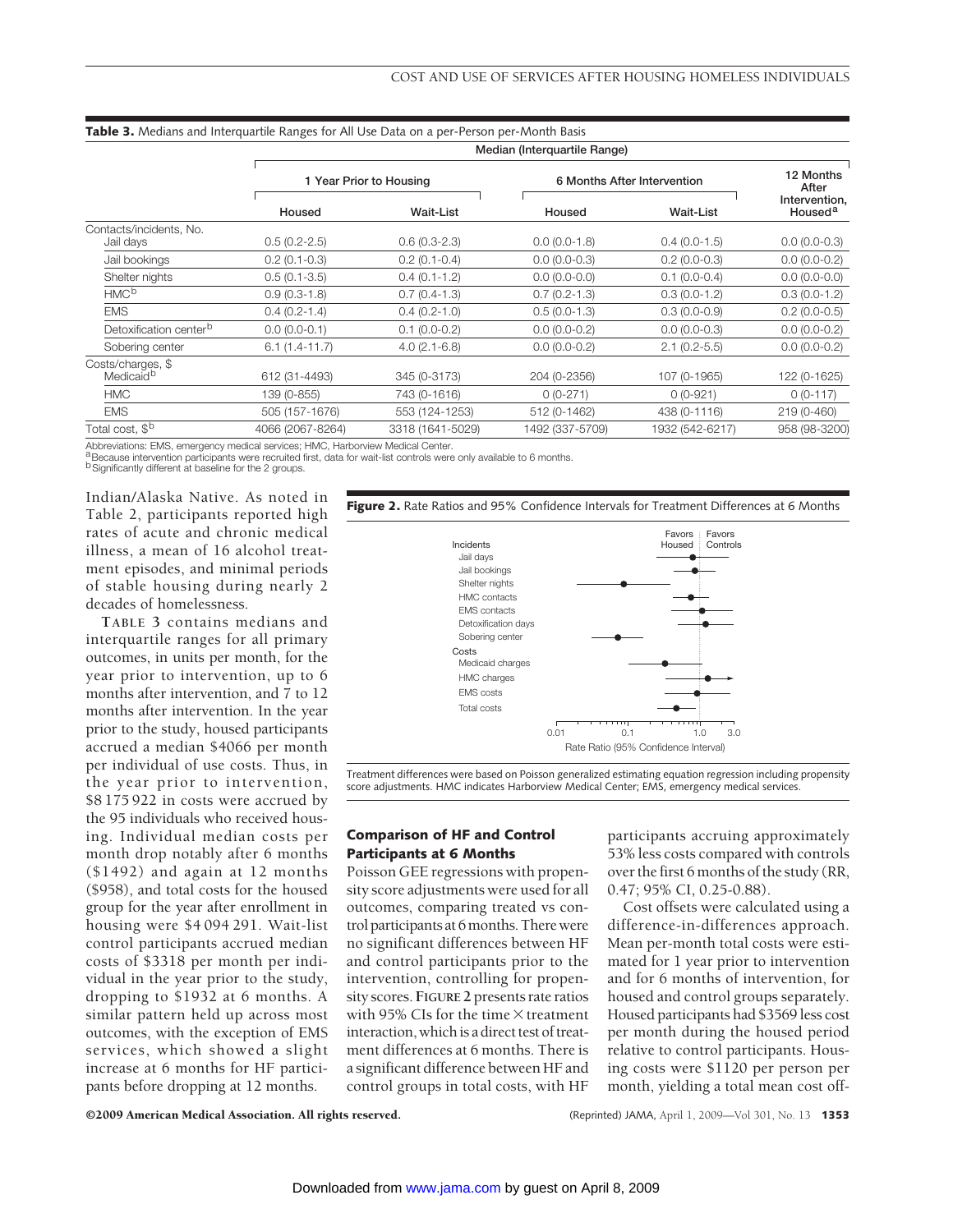set of \$2449 per person per month for HF participants.

Participants were chosen because they had extreme health care use and costs, and thus one concern is regression to the mean (ie, extreme scores will tend to be less extreme in the future). We examined sensitivity of the 6-month treatment differences for the subset of our housed and control samples with overlapping propensity scores (thus, they were highly similar on background characteristics and costs). Results were identical to those reported, providing evidence that observed treatment differences were not purely artifacts of regression to the mean.

A second concern was that 9 participants died, and all were in the housed condition. Of 388 high-use potential participants originally proposed as eligible for this study, 37 are known to have died prior to or during the study period; thus, the mortality rate in the HF sample was consistent with the broader study population. Five HF residents died from previously diagnosed chronic illness, including liver cancer (1), cardiovascular disease (3), and unspecified natural causes (1). One of these deaths may have been contributed to by cocaine overdose. Two died from blunt-force head trauma (likely due to falling), both outside the house



Based on Poisson generalized estimating equation regression. Time in house was transformed using the natural logarithm to yield a linear relationship with costs. Thus, rate ratios are based on log-month time. HMC indicates Harborview Medical Center; EMS, emergency medical services; RR, rate ratio; CI, confidence interval.



One hundred eleven participants were housed at some point during the study (95 initially assigned to housing and 16 initially assigned to wait-list group). Median time in housing was 17.2 months (interquartile range, 6.4-26.7 months). Solid line indicates predicted mean decrease in total cost per person based on Poisson generalized estimating equation regression. Dashed lines indicate 95% confidence intervals.

**1354** JAMA, April 1, 2009—Vol 301, No. 13 (Reprinted) ©2009 American Medical Association. All rights reserved.

(1 after the resident had left the housing program). One remaining participant died from a suspected heroin overdose. In analyses using participant death as a covariate, those who died during the study had nonsignificantly higher costs prior to housing (RR, 1.66; 95% CI, 0.90-2.97); however, there was no evidence of differential change across time. Further, analyses removing those who died led to identical conclusions as those reported.

#### **Effect of Length of Time in House**

Poisson GEE regressions assessed the association between length of time in the house and costs/use for all participants who were housed at some point, regardless of treatment condition (ie, wait-list control participants were housed as spots became available, and 16 of the 39 wait-list participants moved in after the 6-month follow-up and provided data for the present analyses). Two sources of data were used: permonth use for 1 year prior to house entry and total use for the period of time that the participant was in the house. Time was modeled using a natural logarithm transformation. All outcomes except days in the detoxification center showed a significant negative association with the logarithm of time, indicating that use dropped as participants were housed longer. **FIGURE 3** shows rate ratios with 95% CIs for reduction in use and costs over time, and **FIGURE 4** shows the predicted regression line of drop in total costs. (Note that the baseline costs in Figure 4 appear higher than those reported in Table 3 because Table 3 reported a median whereas the predicted regression line is based on a mean.)

## **Alcohol Use**

Average number of daily drinks was assessed for change from the year prior to intervention to 6, 9, and 12 months in housing. Because a small number of participants reported drinking impossible amounts of alcohol (eg, 100 or more standard drinks per day), data that were more than 70 were reduced and set to 70.29 Median number of drinks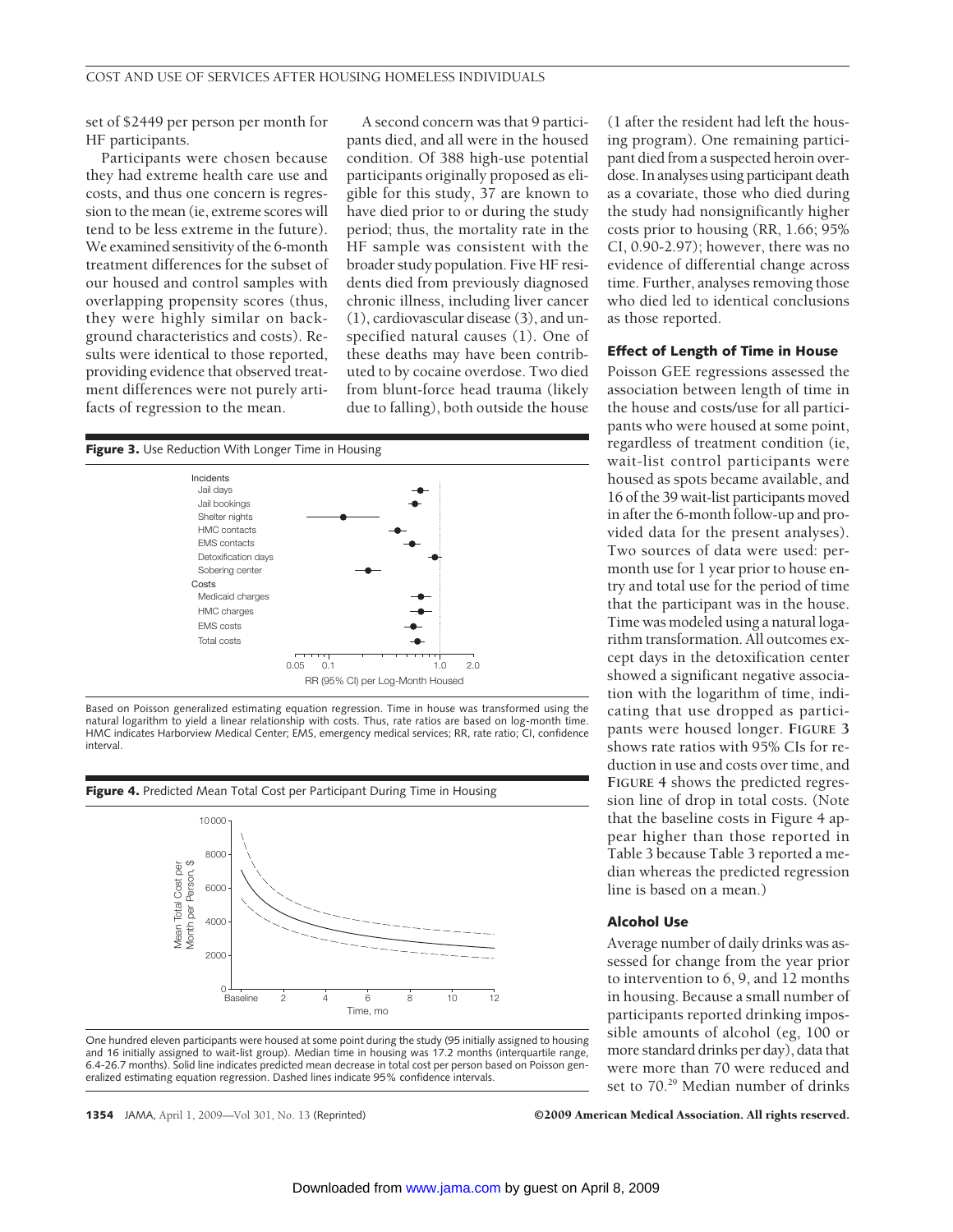dropped steadily, from 15.7 per day prior to housing to 14.0, 12.5, and 10.6 per day at 6, 9, and 12 months in housing, respectively. Poisson GEE with a linear time covariate showed a similar trend to the medians, with an approximate 2% decrease per month in daily drinking while participants were housed (RR, 0.98; 95% CI, 0.96- 0.99). Participants also showed a decreasing trend across time in housing for self-reported number of days drinking to intoxication from the Addiction Severity Index, with medians of 28, 15, 20, and 10 days (out of 30 days) at baseline and 6, 9, and 12 months, respectively. Due to severe bimodality in the distribution, a rank-based nonparametric test was used to assess change across time. Kendall coefficient of concordance revealed a significant decrease in days intoxicated  $(\chi^2_{3} = 14.6, P = .003)$ .

## **COMMENT**

The project demonstrated significant cost savings and reductions in alcohol use for housed individuals over the course of the first year. Cost offsets for HF participants at 6 months, in comparison with wait-list controls and accounting for the cost of housing, averaged \$2449 per person per month. At 12 months, the 95 housed individuals had reduced their total costs by more than \$4.0 million compared with the year prior to enrollment, or \$42 964 per person per year, as compared with a cost of \$13 440 per person per year to administer the housing program. Finally, length of time in housing was significantly related to reductions in use and cost of services, with those housed for the longest period of time experiencing the greatest reductions.

The study also demonstrated that individuals in the housed group experienced reductions in their alcohol use and likelihood of drinking to intoxication over time. The HF intervention was associated with substantial declines in drinking despite no requirement to abstain from or reduce drinking to remain housed.

As with other studies of supportive housing for mentally ill homeless people, this study showed decreases in the use of expensive crisis-oriented systems like hospitals and jails.<sup>5,19</sup> Additionally, this study showed substantial improvement in overall expenditures for participants even when factoring in the costs of the housing and services provided, in contrast with other costoffset studies.19,30 This intervention sought out the individuals with the most severe problems who had consumed the most services prior to housing enrollment, offering more opportunity for cost offsets to be realized.

The current study focused on a primarily alcohol-dependent population brought into a housing environment. Although one prior study demonstrated success in use reductions by enrolling a similar population in treatment in lieu of incarceration, overall acceptance of the treatment intervention was only 58%<sup>31</sup> compared with 95% acceptance of the housing in our study. Another study found that 91% of chronically homeless people with severe alcohol problems identified a need for housing assistance, but only 64% identified a need for alcohol treatment.32 Moreover, permanent supportive housing programs without treatment requirements have been shown to be preferred among homeless mentally ill people while demonstrating similar retention rates compared with more structured, treatment-based programs.20,33 Thus, HF is more acceptable to the target population than treatment while resulting in similar benefits.

The effect of housing on alcohol use has also been seen in other HF approaches. Such programs have shown stability or improvement in alcohol use among individuals with primary mental illness.<sup>20,34</sup> Concerns have been raised about the effect of low-demand housing on alcohol and drug treatment acceptance or adherence. A recent study found cocaine-dependent homeless people in treatment were more likely to abstain from drug use when in abstinence-based housing than in other housing.35,36 Importantly, however, the study also demonstrated that being in any housing resulted in more

abstinence than remaining homeless did.35,36 Thus, the current study is consistent with prior research demonstrating benefits of stable housing on alcohol use despite the fact that participants were neither expected to abstain from alcohol nor required to access treatment as a condition of housing.

The current study has several limitations. Participants were not randomly assigned to condition, and there were differences between groups in costs of services used prior to enrollment. While the propensity score approach statistically controlled for these differences, and sensitivity analyses using only those with similar background characteristics and use at baseline found equivalent results, the potential impact of these differences on the pattern of outcomes cannot be completely dismissed. The current sample was also drawn from a population with extremely high use of publicly funded services, and it is likely that cost offsets would be attenuated in a lesssevere sample. Future research using larger and more representative samples and stronger comparative research designs is warranted to address these issues.

Further, the current study relied on archival data from official databases for evaluating use and costs of services. Although this is a strength, limitations to archival databases can include incorrect or inaccurate entries, failure to appropriately match participants between study and archival databases due to spelling or other errors, and delay in entry of records into archival databases. Extensive review of archival records was undertaken to ensure accurate matching of participants. Further, there is no reason to believe these errors would be more apparent at one assessment point than another or between housed and wait-list groups.

An additional limitation is the inclusion of only 1 hospital in the records search. Harborview Medical Center is the most commonly used area hospital for this population, but it is likely that other hospital-based care was provided and may not be reflected in the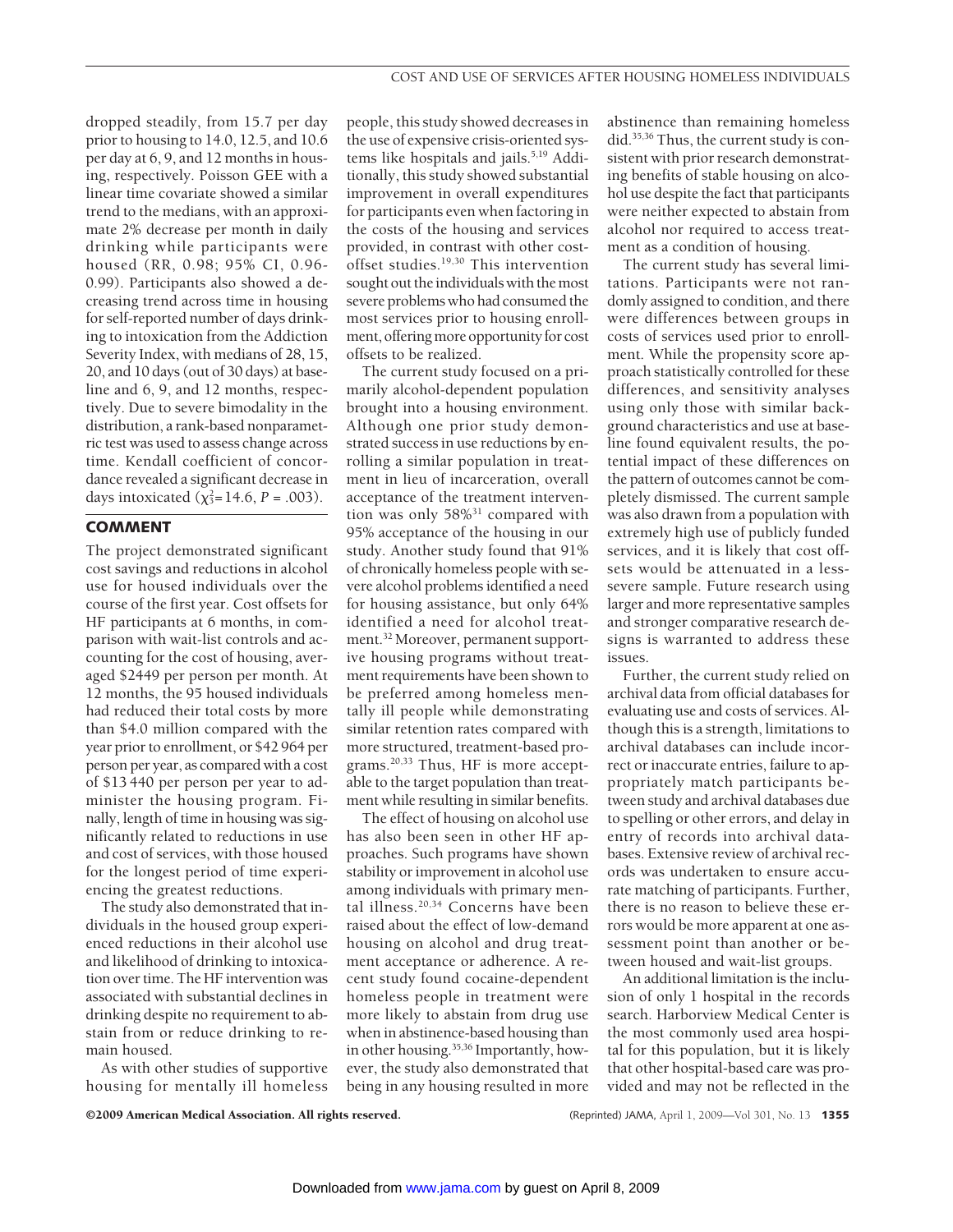Medicaid data. Because the HF project maintains a close relationship with Harborview, use of outside medical services likely declines more for HF residents than for wait-list controls. Further, HF residents are assisted in obtaining Medicaid, so Medicaid records may also capture more of their true costs. As a result, the current cost comparison between these groups probably represents a conservative estimate of the true advantages of HF.

Although our study population's burden on many public systems was reduced substantially, not all of this translated directly to reduced overall public expenditures. Outside of billed HMC and Medicaid medical services, costs were calculated primarily from average unit costs at the reporting agencies. Using jail as an example, total public costs would not decrease noticeably unless enough incarcerations were avoided to justify decreasing numbers of jail personnel, etc. In the current study, 59.0% of mean per-person permonth cost reductions in the HF group were attributable to billed medical services, and this represented 76.6% of the mean cost offsets for HF participants compared with the wait-list control group at 6 months. In addition to real dollar savings, reduced use of other services by the study population has implications for improved service delivery; greater access to care for other individuals; and increased ability of police, judicial, and jail personnel to focus on issues of higher priority to public safety.

Despite limitations, the current study adds to the body of literature in support of HF. Reductions in health care and criminal justice system use and costs and alcohol consumption support expansion and replication of this low-threshold approach. Repeated unsuccessful participation in traditional programs such as abstinencebased or mandated treatment, and high rejection rates of these programs by chronically homeless individuals with alcohol problems, suggests that less conventional approaches such as HF are also needed.

The large reduction in emergency health care expenses by HF participants has implications for health care systems, particularly health service payers and providers of high levels of uncompensated care. These groups might want to partner with supportive housing providers to care for the highest alcohol-related users of hospital services to reduce expenses.

Additional implications are for the creation of more specific alcohol interventions for this population when they become housed. Residents of HF are offered support and counseling about substance use but have no expectation of treatment engagement or abstinence. The setting is therefore appropriate for future harm reduction interventions for those who want to address their alcohol-related problems. Approaches could include adaptation of skills-building curricula aimed at other heavy-drinking populations<sup>37</sup> or implementation of a managed alcohol administration program such as those programs already showing initial promise for this population in shelter settings. $^{11,38}$ 

## **CONCLUSIONS**

These findings support the basic premise of Housing First: providing housing to individuals who remain actively addicted to alcohol, without conditions such as abstinence or treatment attendance, can reduce the public burden associated with overuse of crisis services and reduce alcohol consumption. Findings suggest that permanent, rather than temporary, housing may be necessary to fully realize these cost savings, because benefits continued to accrue the longer these individuals were housed. Findings support strategies to retain these individuals in housing, including offering on-site medical and mental health services, supportive case managers, and minimal rules and regulations pertaining to their housing. In sum, HF is associated with improvements in the life circumstances and drinking behaviors of this chronically homeless population while reducing their use of

expensive health and criminal justice services.

**Author Contributions:** Dr Larimer had full access to all of the data in the study and takes responsibility for the integrity of the data and the accuracy of the data analysis.

*Study concept and design:* Larimer, Malone, Garner, Burlingham, Lonczak, Ginzler, Clifasefi, Hobson, Marlatt.

*Acquisition of data:* Larimer, Garner, Burlingham, Lonczak, Tanzer, Ginzler, Clifasefi.

*Analysis and interpretation of data:* Atkins, Larimer, Malone, Garner, Burlingham, Lonczak, Tanzer, Ginzler, Clifasefi, Hobson, Marlatt.

*Drafting of the manuscript:* Larimer, Malone, Garner, Atkins, Burlingham, Lonczak, Tanzer, Ginzler, Clifasefi, Hobson, Marlatt.

*Critical revision of the manuscript for important intellectual content:* Larimer, Malone, Garner, Atkins, Lonczak, Tanzer, Ginzler, Clifasefi, Hobson, Marlatt. *Statistical analysis:* Atkins.

*Obtained funding:* Larimer, Malone, Garner, Burlingham, Lonczak, Tanzer, Ginzler, Clifasefi, Hobson, Marlatt.

*Administrative, technical, or material support:* Malone, Garner, Burlingham, Lonczak, Tanzer, Ginzler, Clifasefi, Hobson.

*Study supervision:* Larimer, Garner, Lonczak, Ginzler, Clifasefi, Marlatt.

**Financial Disclosures:** The Downtown Emergency Service Center (DESC) approached University of Washington researchers to obtain a third-party evaluation of the 1811 Eastlake program. This academic research team and the DESC had not previously worked together, nor did any authors have vested or conflicting interests beyond what is noted here. Dr Marlatt has discussed 1811 Eastlake and the evaluation of it, along with other related topics, at professional meetings for which he reported receiving honoraria. Messrs Hobson and Malone have discussed 1811 Eastlake and the evaluation of the program at meetings with policy makers, other agencies, and professional conferences. Neither has received direct financial benefit from such dissemination, although the DESC may subsequently gain public favor and funding as a result. Success with future funding to further explore the 1811 Eastlake Housing First program would likely include support of researchrelated functions of the DESC. No further financial disclosures were reported by the authors.

**Funding/Support:** The Substance Abuse Policy Research Program (SAPRP) of the Robert Wood Johnson Foundation sponsored this research through SAPRP grant 053672 awarded to Dr Larimer, which provided subject incentives, partial support for researchers, and most of the costs of conducting the study; the SAPRP also awarded supplemental grant 63414 to Dr Garner, which provided partial support for her. Dr Marlatt's effort was supported by Senior Scientist grant 2K05AA00113-17 (Prevention of Alcohol Problems) from the National Institute on Alcohol Abuse and Alcoholism (NIAAA); Dr Ginzler's effort was supported by grant 5K01DA014685-5 (Substance Use and Suicide in Street Youth) from the National Institutes of Health (NIH); and Dr Garner and Ms Burlingham were supported in part by bequeathed funds, the University of Washington James H. Tharp Trust. Dr Atkins received consultant funding from SAPRP grant 053672 for statistical work. Some support for staffing was provided through SAPRP grant 053672 for Mr Tanzer through a subcontract to the DESC. The DESC has also sponsored project research efforts among their administrators (including Messrs Hobson, Malone, and Tanzer) and staff in addition to staffing and operating the 1811 Eastlake facility under evaluation. The DESC provided space for participant interviews and built interactive tracking and data housing databases used in the study, which it maintained on its protected servers.

1356 JAMA, April 1, 2009—Vol 301, No. 13 (Reprinted) **63000 COLL 64 COLL 64 COLL 64 COLL 11 France 11 COLL 64 COLL 64 COLL 64 COLL 64 COLL 64 COLL 64 COLL 64 COLL 64 COLL 64 COLL 64 COLL 64 COLL 64 COLL 64 COLL 64 COLL 64**